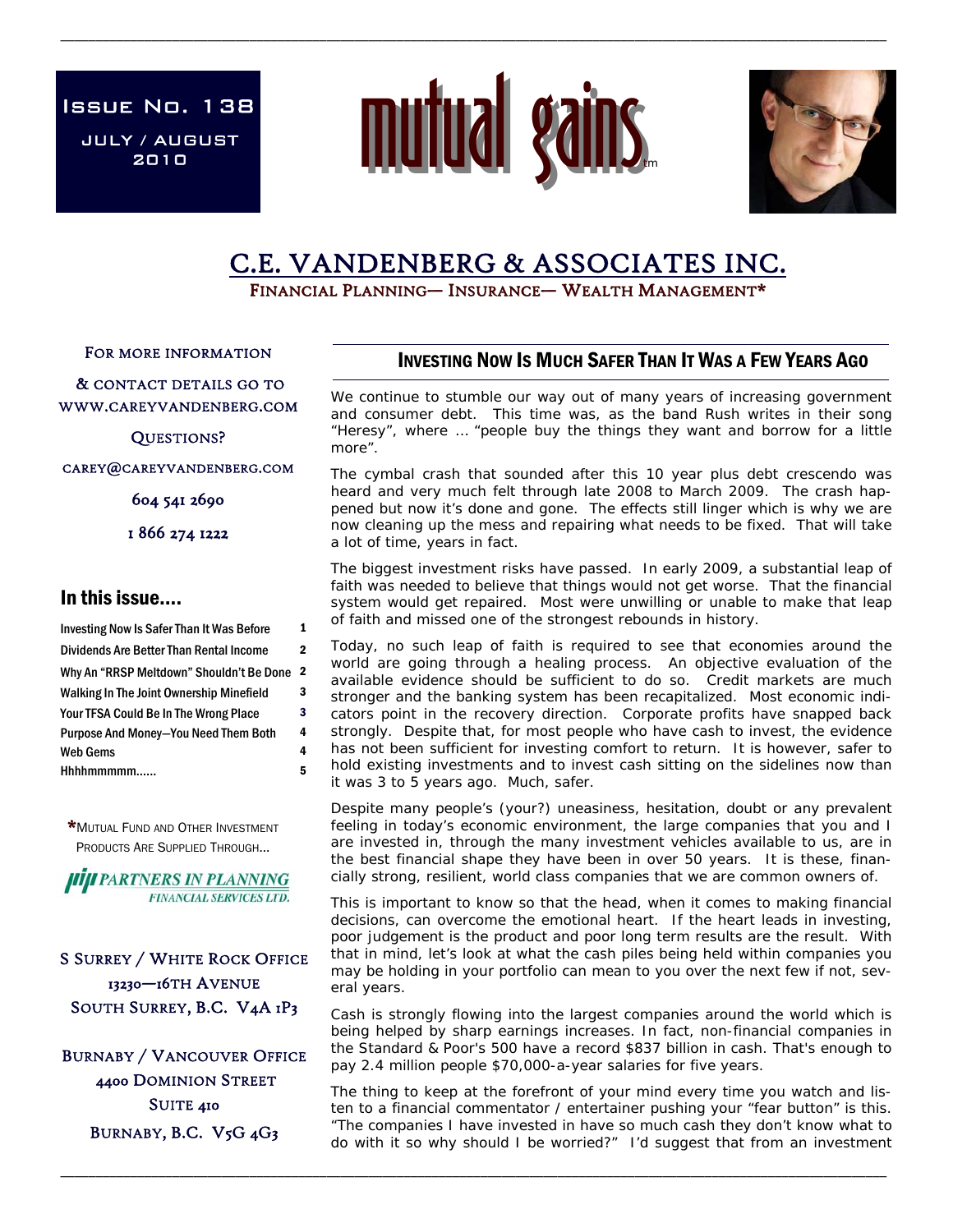### Page 2

perspective, not much. In time, the most likely things these companies will do is either start to increase the dividends they are paying or buy back some of their shares. Both of these, will push up their share prices. It's inevitable. (Source: USA Today, July 2010)

\_\_\_\_\_\_\_\_\_\_\_\_\_\_\_\_\_\_\_\_\_\_\_\_\_\_\_\_\_\_\_\_\_\_\_\_\_\_\_\_\_\_\_\_\_\_\_\_\_\_\_\_\_\_\_\_\_\_\_\_\_\_\_\_\_\_\_\_\_\_\_\_\_\_\_\_\_\_\_\_\_\_\_\_\_\_\_\_\_\_\_\_\_\_\_\_\_\_\_\_\_\_\_\_\_\_\_\_\_\_\_\_\_\_\_\_\_\_

## DIVIDENDS ARE HIGHER AND BETTER THAN RENTAL INCOME

Dividend increases are much like increases in rental income on a revenue property. Rent generally goes up with inflation. If you own a single family rental house or condo you have 1 tenant and you will always only have 1 tenant. Your building doesn't grow bigger by just sitting there so you will always only have the rent from the 1 tenant, and the inflationary rent increases from that 1 tenant. You can call that a stagnant investment.

Dividends on the other hand can increase much faster than that because companies can continue to get bigger

by increasing their market share on the products they sell. They also develop and market more products. Take Walmart, Coke, Home Depot, Johnson & Johnson, Royal Bank and Starbucks as only a few examples of the thousand upon thousands of companies like these around the world. If companies are selling products to an ever increasing population, they are taking in a growing stream of cash and their net profit will grow higher and higher. That in turn will mean increased dividends. As well, prices on these products will go up with inflation. As the dividends increase, the company's share price will, over time, increase in direct proportion to the dividend increases. You the shareholder (owner) will be enjoying every one of those increases. Those are the characteristics of a dynamic investment.

Currently, dividends rates are at very high levels when compared against the interest rate you can get on gov-



ernment bonds. On average, dividends are over 400 basis points higher (see chart on the right). In other words, if government bonds are paying 2% you can get over 6% in dividends paid to you on a high quality portfolio of dividend paying companies. That is like a \$100,000 rental property paying you \$700 to \$800 in monthly rental income after paying all your property taxes and fixing and maintaining the property PLUS \$200 to \$300 in additional monies being set aside in a bank account (dividend paying companies usually only pay a part of their net income in dividends). The rest they hold for a rainy day, to increase their dividend, to buy back some of their shares or to use to acquire a smaller company to bring under their corporate umbrella.

Eventually more and more of the investing public around the world will start to see what is so evident in the investing world today. Seeing it is only a small part of the equation. Taking action by putting investable cash to work now is where you the thinking investor can excel while the investors guided by their emotional hearts waits for much sunnier days. THAT TIME when it comes, and it will come, will be the wrong and riskiest time to put cash to work. Today it's much safer. Source: National Bank, Legg Mason Capital Management (July 2010)

# WHY AN "RRSP MELTDOWN" DOESN'T MAKE SENSE

Some financial "advisors" and financial book peddlers think you should never again contribute to a RRSP. I've seen some go as far as suggesting a meltdown of your RRSP, which is simply a strategy to withdraw money from it in a tax effective manner.

The biggest part of the equation this advice points to is that RRSP's expose you to more income taxes than capital gains do. In other words, they suggest, quite strongly, that it is better to make investments which will give you capital gains outside your RRSP instead of anything you can possibly hold inside your RRSP. They fail to calcalculate 2 parts however. The initial tax savings when you make the RRSP contribution and the 8th wonder of the world, tax free compounding.

Capital gains are very attractive. I don't discount that for 1 minute. You only pay tax on half of any capital gains you make. By contrast, you pay tax on every dollar you withdraw from a RRSP or a RRIF (Registered Retirement Income Fund). It is that tax difference that pads the argument to stop contributing to a RRSP. They think you should instead invest only in high-quality stocks or stock / equity mutual funds. They maintain that the capital gains you trigger when you retire will give you a lower tax bill than your RRSP or RRIF.

There are several serious flaws with this viewpoint. First, you get an income tax break within months of contributing to your RRSP. In other words, you get money paid back to you from the government and that can be as high as 43.7% of what you put into your RRSP. Those who invest outside of their RRSP on the other hand, get

\_\_\_\_\_\_\_\_\_\_\_\_\_\_\_\_\_\_\_\_\_\_\_\_\_\_\_\_\_\_\_\_\_\_\_\_\_\_\_\_\_\_\_\_\_\_\_\_\_\_\_\_\_\_\_\_\_\_\_\_\_\_\_\_\_\_\_\_\_\_\_\_\_\_\_\_\_\_\_\_\_\_\_\_\_\_\_\_\_\_\_\_\_\_\_\_\_\_\_\_\_\_\_\_\_\_\_\_\_\_\_\_\_\_\_\_\_\_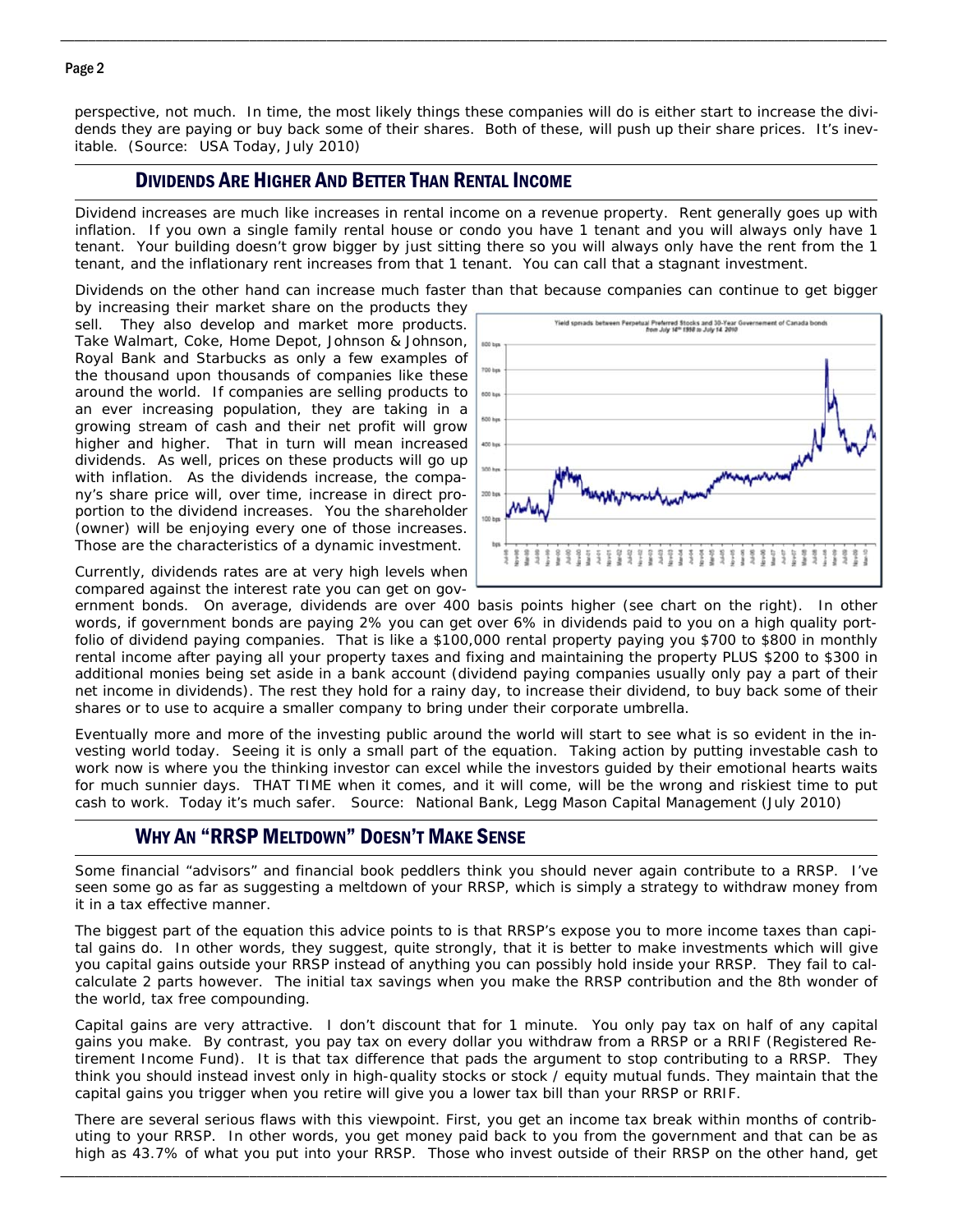#### Issue No. 138 Page 3

no tax break which means the RRSP investor has 43.7% more money to work with and compound. That compounding can last for several decades.

\_\_\_\_\_\_\_\_\_\_\_\_\_\_\_\_\_\_\_\_\_\_\_\_\_\_\_\_\_\_\_\_\_\_\_\_\_\_\_\_\_\_\_\_\_\_\_\_\_\_\_\_\_\_\_\_\_\_\_\_\_\_\_\_\_\_\_\_\_\_\_\_\_\_\_\_\_\_\_\_\_\_\_\_\_\_\_\_\_\_\_\_\_\_\_\_\_\_\_\_\_\_\_\_\_\_\_\_\_\_\_\_\_\_\_\_\_\_

Second, RRSPs let your money compound tax-free. That is the 8th wonder of the world. Sure, money held outside a tax deferred plan produces taxable capital gains but it is probably when you will be earning your highest income. High income means high tax. Besides the capital gains you'll have to pay taxes on the dividends these stocks or stock / equity funds pay.

Third, you'll likely only withdraw from your RRSP or RRIF when you're no longer working to earn an income. At that point you're most likely to face a lower marginal tax rate. The taxes on withdrawals may be less severe than some advisors would have you believe.

# WALKING IN THE JOINT OWNERSHIP MINEFIELD (IS THIS MINE OR IS THIS YOURS?)

Joint ownership, one of the most commonly used ways to pass on an estate. Just because it is used so often however doesn't mean financial nirvana.

Over the course of time in a marriage relationship you accumulate stuff. Over the years it becomes hazy on who really is the beneficial owner of any particular thing. It may be clear for some of your possessions. All I have to do is look around my own house and it can be safely said that my wife's sewing machine and serger are hers and my drum kit, bass guitar and amp are mine. The Barbeque? Well, lately she uses it more than I do so does that make it her's? You tell me. The remotes? Definitely mine, all 11 of them.

The term "Joint Ownership" is joint tenancy with right of survivorship (JTWROS), the most commonly used form of joint ownership. With JTWROS, the survivorship feature means that when an individual dies, the deceased person's interest is automatically distributed to the remaining joint tenants. Think of this as "winner takes all". The asset will pass to the surviving owners outside of the deceased's estate. The result? Probate fees are avoided. Which is one of the reasons many people use JTWROS. The other is so that assets can be passed on very easily.

When someone else's name is put on an investment, and time passes, just like in my marriage relationship examples, the lines become fuzzy on definitively, whose is what. Holding an investment in joint ownership can become muddy if there are other people who will ultimately be affected by the transaction, namely other surviving children or beneficiaries of the estate. A parent may have transferred property through joint ownership, to one of the kids, but it may not be clear whether he intended to gift the property to that child, or he simply wanted that child to manage the property for him and the other siblings. The intention must be laid out in writing for it to be clear.

Before you jump to place your investment account, home, or other assets into JTWROS, consider some other mines in the minefield.

Ex-spouse exposure: If you place an asset in joint names with an adult child who later divorces, half the interest in that property may end up in the hands of your child's ex-spouse.

Creditor exposure: Property transferred will become open to attack by creditors of the person receiving the property. An example of this may be a parent who has put an asset in joint names so that the adult child could secure a business loan and the business is now on shaky ground.

Loss of control: Once in joint names, you won't generally be able to take back or make any transactions with the transferred property without the consent of the transferee.

Unintended distribution: If you place an asset in joint names without making clear your intention as to who really has beneficial ownership and ultimately how you want the money to be passed on, the asset may not be distributed in accordance with your wishes upon death.

Depriving your kids: You may be in a second marriage and intend to leave some or all of your assets to your children from your first marriage. If you place your assets into joint names with your current spouse, however, the property will fall outside of your estate and will be distributed in accordance with your current spouse's will, not your will. The kids from your first marriage may end up with nothing. There are ways to meet your current spouse's needs, and still leave the assets to your children, a spousal trust being one example.

# YOUR TFSA COULD VERY WELL BE IN THE WRONG PLACE

\_\_\_\_\_\_\_\_\_\_\_\_\_\_\_\_\_\_\_\_\_\_\_\_\_\_\_\_\_\_\_\_\_\_\_\_\_\_\_\_\_\_\_\_\_\_\_\_\_\_\_\_\_\_\_\_\_\_\_\_\_\_\_\_\_\_\_\_\_\_\_\_\_\_\_\_\_\_\_\_\_\_\_\_\_\_\_\_\_\_\_\_\_\_\_\_\_\_\_\_\_\_\_\_\_\_\_\_\_\_\_\_\_\_\_\_\_\_ Although I've written about his before, I come across this issue almost daily so I thought it should be talked about again.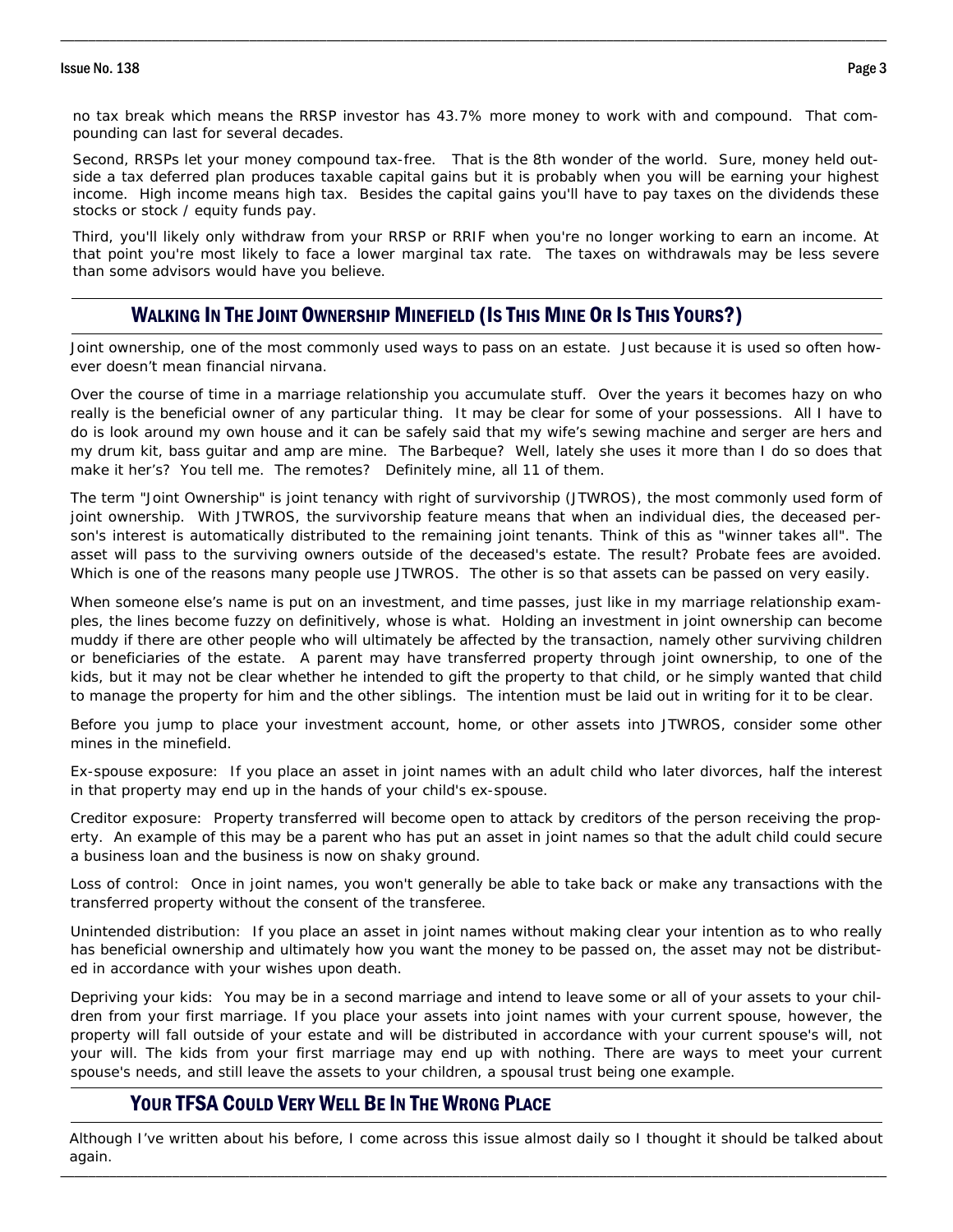#### Issue No. 138 Page 4

Many are under the assumption that a TFSA is simply a bank account, a place to put money so you don't have to pay tax on the interest. The common thought is, "I have put my maximum contribution into my TFSA of \$5,000 in 2009 and in 2010. I'm done." Check, check. Those things are off the list of to do's.

\_\_\_\_\_\_\_\_\_\_\_\_\_\_\_\_\_\_\_\_\_\_\_\_\_\_\_\_\_\_\_\_\_\_\_\_\_\_\_\_\_\_\_\_\_\_\_\_\_\_\_\_\_\_\_\_\_\_\_\_\_\_\_\_\_\_\_\_\_\_\_\_\_\_\_\_\_\_\_\_\_\_\_\_\_\_\_\_\_\_\_\_\_\_\_\_\_\_\_\_\_\_\_\_\_\_\_\_\_\_\_\_\_\_\_\_\_\_

If you have a TFSA and are earning very little interest you very well could have the wrong kind of TFSA. Is that money probably going to sit there for years? Do you have other investments? If both the answers are "Yes", then I can with great confidence say that your TFSA is definitely in the wrong place.

The whole point of the TFSA is to save tax on the interest you earn on your investments. If however, you are only earning 2%, the \$10,000 you invested so far inside your TFSA is only earning \$200 per year of interest. If you have other investments they will most likely, over time, produce a long term return that is higher than 2% per year. Therefore, you will save much more tax by taking \$10,000 of your existing investments and putting them inside a TFSA and taking the money that is currently inside your TFSA out. Much more tax saved.

If you don`t yet have an investment portfolio outside of your RRSP and expect your TFSA to be a compliment to your RRSP as a long term investment parking place, there too again, your TFSA should be invested in something that will work and earn dollars on a full time basis instead of the part time work it is doing now. An investment vehicle that pays dividends or a portfolio of corporate or high yield bonds could be a perfect fit.

# PURPOSE AND MONEY—YOU NEED THEM BOTH IN RETIREMENT

Having the biggest pile of money will not guarantee happiness or fulfilment when you are retired. What's the purpose of your retirement time of life if you don't have purpose? Sure it's nice to wake up and have a serendipitous day in which you just let time happen. That can be very enjoyable for a day or two after a long period of stressful work or events however, if you are doing that day in and day out during retirement, it loses its beauty and in time it becomes a curse. The place to start is to brainstorm on what you would like to achieve.

Start by setting out a vision of how you will stay physically, intellectually and socially active. Then decide how much money you will need, and how much you can do without, to fulfill the lifestyle you envision. It has been found that those who were the least satisfied with retirement were spending the majority of their leisure time watching television or listening to music or the radio.

It's been proven that the continual working of your mind will keep you sharp in retirement and lessen the effects of aging. Crosswords, Sudoku (both of which don't even come close to making my list), learning or bettering your ability to play an instrument or some other coordination feat like juggling are just a few things that will help keep you sharp and agile.

Volunteering is the perfect thing to cut off retirement letdown at the knees. It will allow you to meet new people and remain engaged in society. If it is important for your self esteem to get paid while working then by all means working part time can do that. I've often very much appreciated and highly valued being able to go into Home Depot and talk to a "retired" person who works part time, someone who has years of experience in home renovation or home repair issues. Maybe this would fit for my retirement? Hmmm….

Being physically active through work and regular exercise helps you feel better about yourself. It keep's your body relatively strong and helps insulate your body from disease, fatigue and feeling lethargic.

To avoid frittering away time, you may want to keep a time log like Captain James T. Kirk of the Starship Enterprise so you can identify time-wasters that distract you from your priorities. I've always found that writing down the day before what you will be doing the next day, will make the first hour that you are awake a productive one and that will set the tone for the entire day. Also, when you start something, see it through.

When you control time, you control your life. Satisfaction lies in accomplishing the things that are most important to you.

## WEB GEMS

\_\_\_\_\_\_\_\_\_\_\_\_\_\_\_\_\_\_\_\_\_\_\_\_\_\_\_\_\_\_\_\_\_\_\_\_\_\_\_\_\_\_\_\_\_\_\_\_\_\_\_\_\_\_\_\_\_\_\_\_\_\_\_\_\_\_\_\_\_\_\_\_\_\_\_\_\_\_\_\_\_\_\_\_\_\_\_\_\_\_\_\_\_\_\_\_\_\_\_\_\_\_\_\_\_\_\_\_\_\_\_\_\_\_\_\_\_\_ great resource. I give it 2 Thumbs up. Way up. Kids-in-mind— Cringing during a movie you are watching with your kids or grandkids can be minimized if you do a search of a movie on www.kids-in-mind.com. It uses 3 colour coded bars, going from 1 to 10, so you can get a quick visual on how much Sex, Violence and Profanity are within a particular movie. Need a clearer description of what you could be watching with your young impressionables? Read through the commentary. A